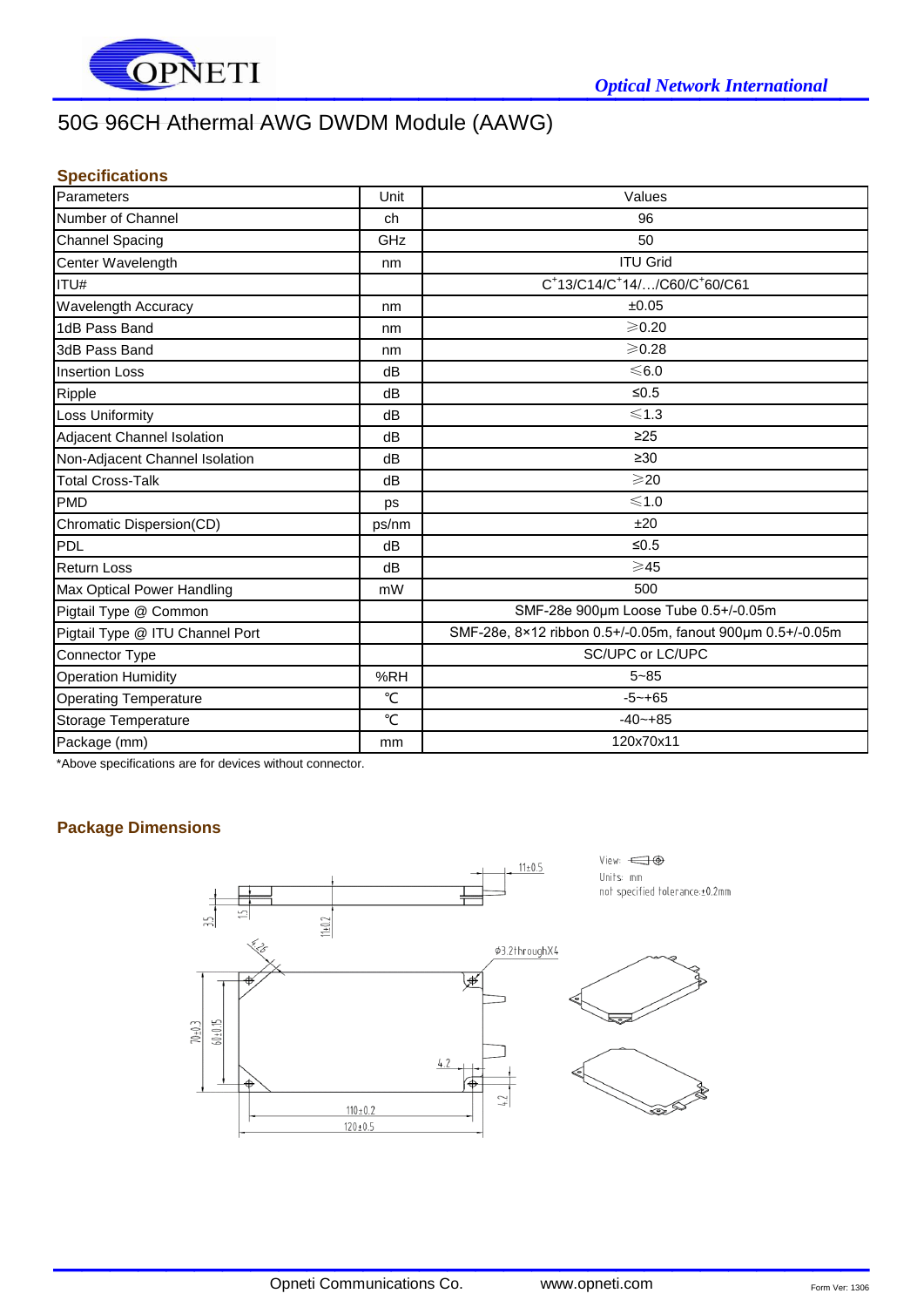



 $\mathcal{L}_\text{max}$  , which is a set of the set of the set of the set of the set of the set of the set of the set of the set of the set of the set of the set of the set of the set of the set of the set of the set of the set of